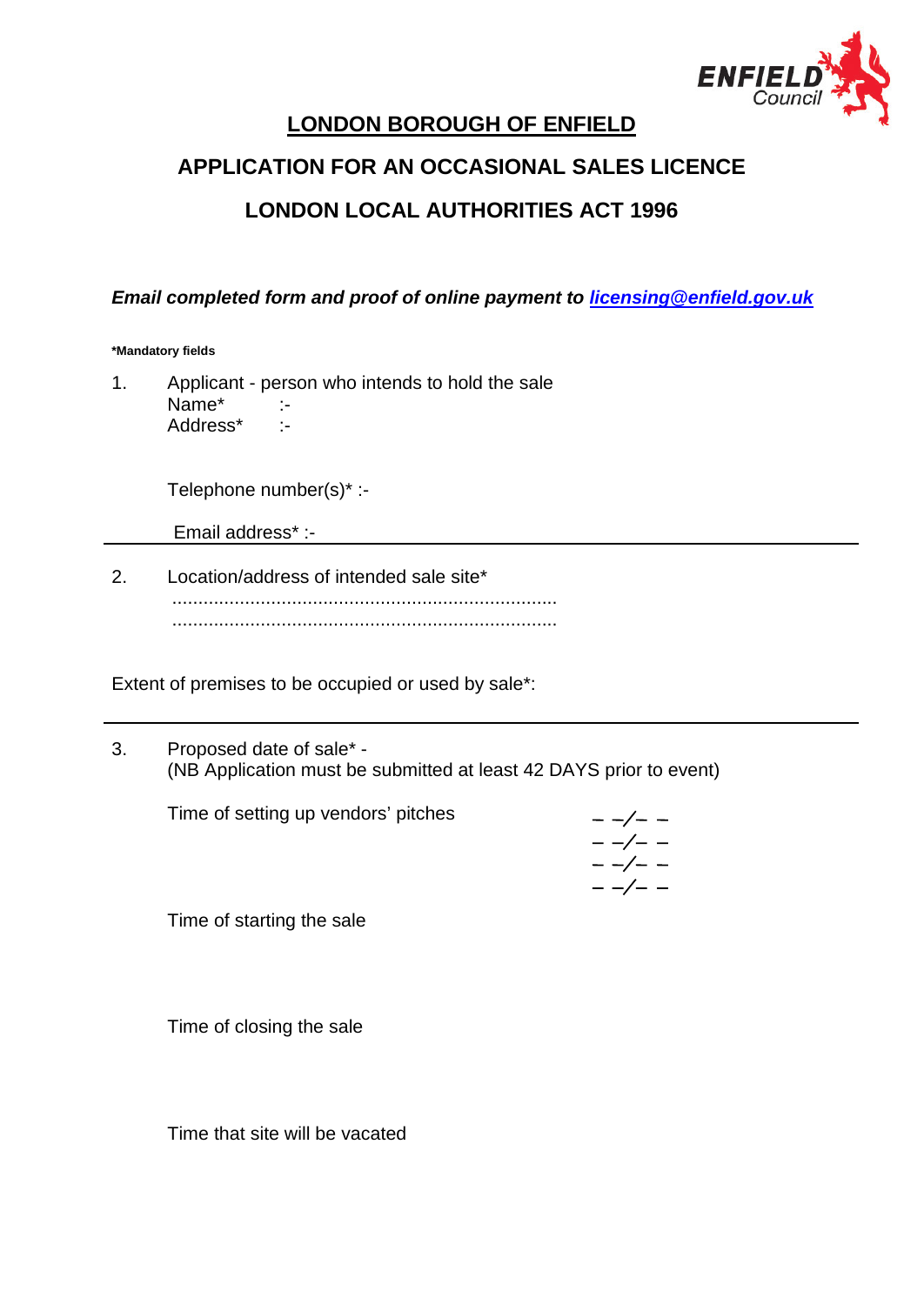Number of stalls/pitches

| Number of persons attending |  |
|-----------------------------|--|
|-----------------------------|--|

- 5. PROPOSED ARRANGEMENTS and CONTROLS at and around SITE (Inclusion of a SCALE SITE PLAN indicating KEY FEATURES may help the Council to understand your proposals fully)\*
	- (a) ACCOMMODATION of VEHICLES Proposal -
	- (b) CONTROL OF ROAD CONGESTION Proposal -
	- (c) CONTROL OF LITTER Proposal -
	- (d) CONTROL OF NOISE Proposal -
- 6. PERSON APPOINTED TO RECEIVE and ANSWER COMPLAINTS\* (if different from applicant)

Telephone number(s):- Email address:-

7. APPLICANT'S DECLARATION AND FEE SUBMISSION\*

I, \_\_\_\_\_\_\_\_\_\_\_\_\_\_\_\_\_\_\_\_\_, hereby apply to the London Borough of Enfield for an OCCASIONAL SALES LICENCE.

I have read the Council's Rules and Conditions regarding Occasional Sales in Annex 1 below, and understand that opposed applications will be decided by the Council's Licensing Sub-Committee who may grant, refuse or impose additional conditions on any licence granted.

Applicant's Signature ....................................... Date ...........................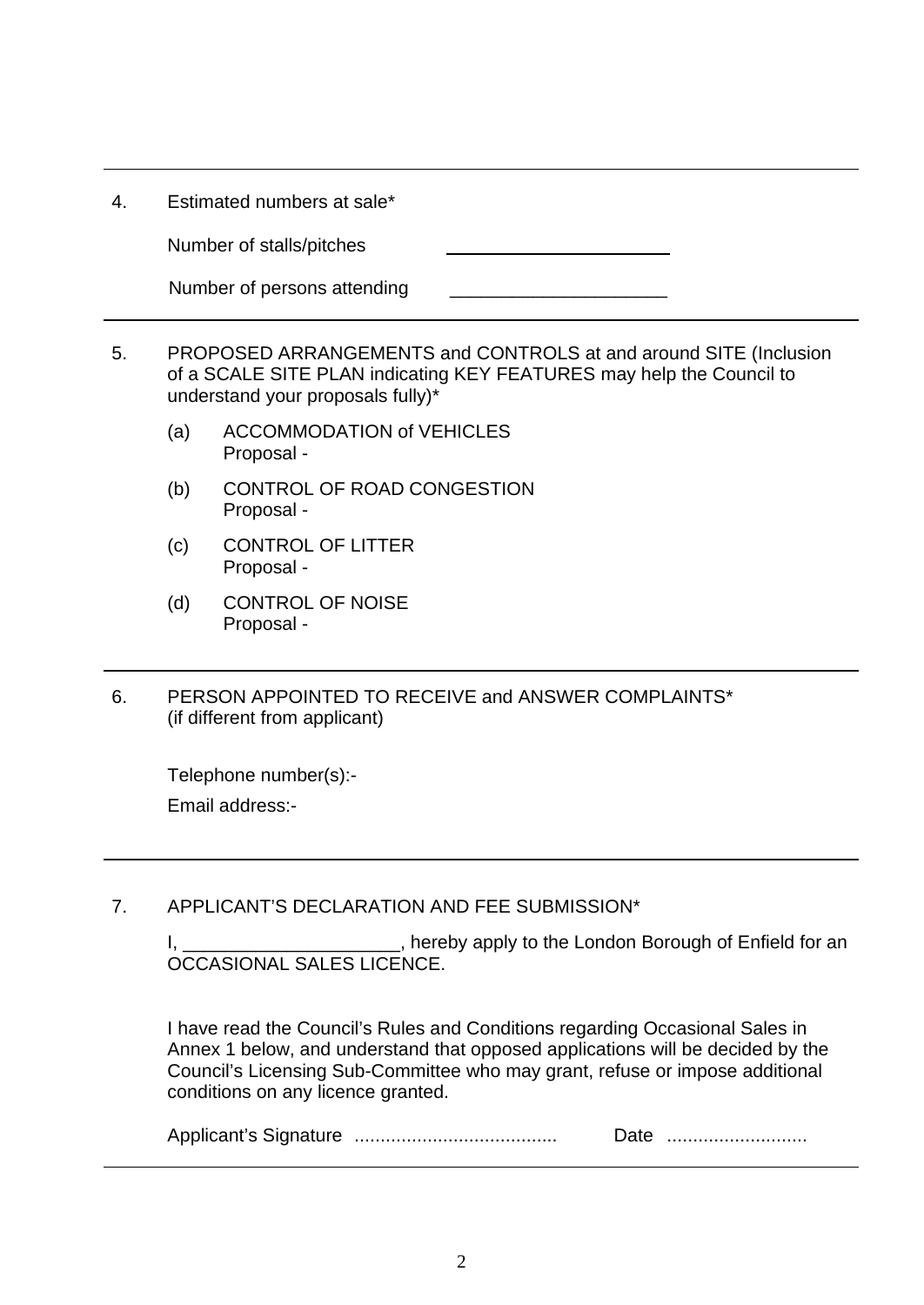8. The application form, fee and plan must be received **at least 42 days before the sale date.** 

 **Applications must be submitted via email only, application in the post will be returned.** Applications cannot be accepted unless the correct fee has been paid online.

## 9. **How to Pay Online:**

Payments must be made online [here](https://new.enfield.gov.uk/services/business-and-licensing/licensing-fees/) [\(https://new.enfield.gov.uk/services/business](https://new.enfield.gov.uk/services/business-and-licensing/licensing-fees/)[and-licensing/licensing-fees/](https://new.enfield.gov.uk/services/business-and-licensing/licensing-fees/) ), and then follow these steps:

- Click on 'pay all other licence fees';
- In the first box, enter existing licence number if applicable, or name of premises;
- In the second box, enter the application type you are paying for e.g. Occasional Sales licence;
- In the third box, enter the amount you need to pay;
- Email payment confirmation and the application to [licensing@enfield.gov.uk](mailto:licensing@enfield.gov.uk) .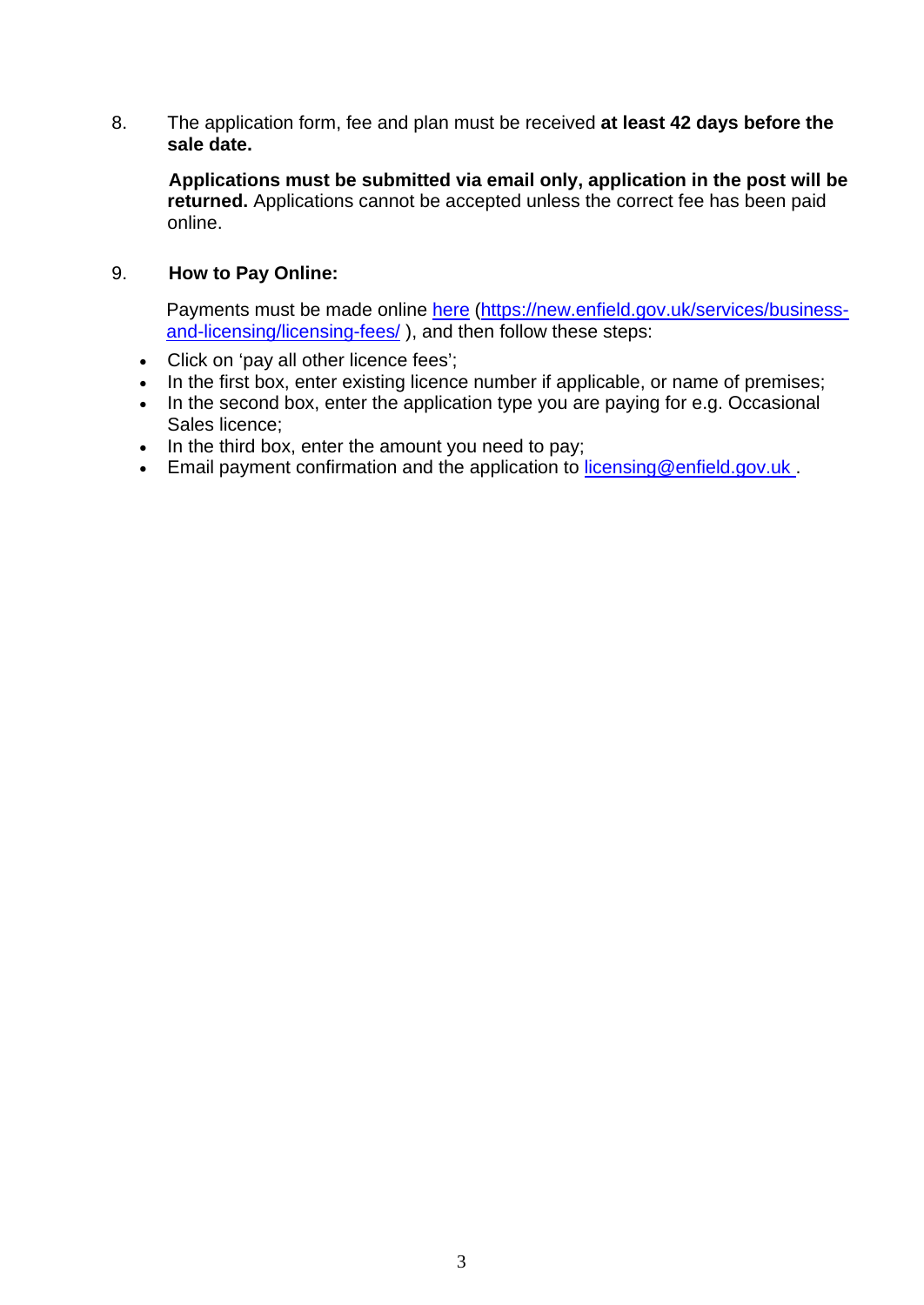

# **ANNEX 1: RULES GOVERNING APPLICATIONS FOR OCCASIONAL SALES**

#### **INTERPRETATION**

1. In these rules:-

The masculine always includes the feminine.

"Licence" means any licence which is granted by the Council under Part III of London Local Authorities Act 1996

"Licensee" means the holder of such an occasional sales licence.

"Applicant" means the applicant for a licence.

"Occasional Sale" means a concourse of buyers and sellers of articles held otherwise than on a highway or in a building (except a car park) and comprising not less than five stalls, stands, vehicles (whether movable or not) or pitches from which articles are sold, but does not include:-

- (a) a market or fair the right to hold which was acquired by virtue of a grant (including a presumed grant) or acquired or established by statute;
- (b) a sale by action of farm livestock or deadstock;
- (c) sales of a class which from time to time is by resolution of the borough council excluded from the operation of this Part of this Act.
- (d) a market held in accordance with a planning permission granted under section 58(1)(*b)* of the Town and Country Planning Act 1990 (which provides for the granting of planning permission) or under a similar provision of a predecessor to that Act; or
- (e) a market the holding of which commenced before 1st July 1948 and has continued without extinguishment.
- NB. No licence is required if its proceeds of the occasional sale are to be applied solely or principally for charitable, social, sporting, religions or political purposes.

"Objector" means any person who has given Notice in accordance with Rule 10 hereof and who has complied with its terms.

"Parties" means the applicant(s), any objector(s) to the grant of the application, including any Council Officer, in circumstances where he/she is making formal objection or seeking revocation.

"Premises" means the place for which a licence is sought or for which a licence is in force.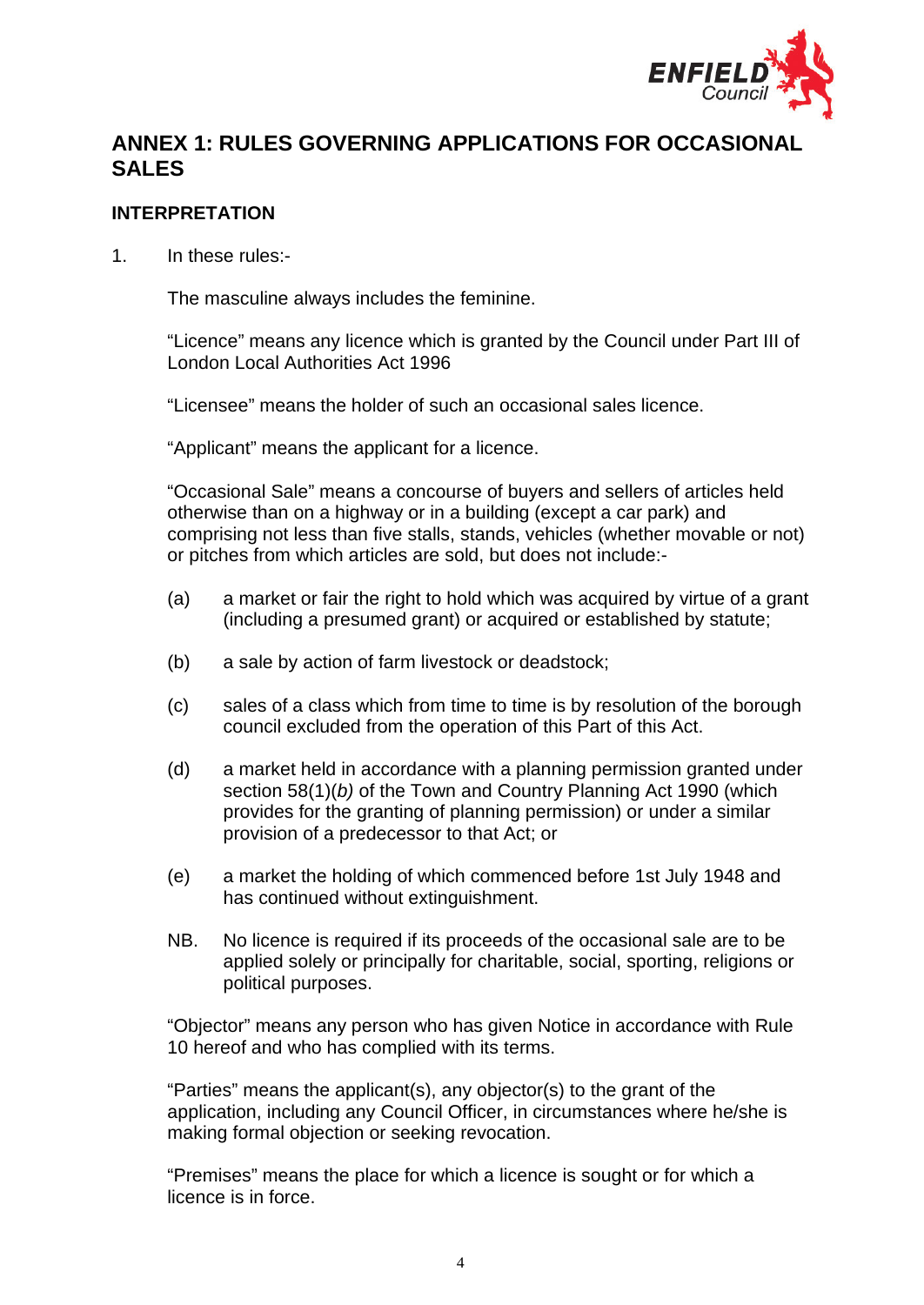"Licensing & Trading Standards" includes his/her representative/s.

"Assistant Director Planning & Transportation" includes his/her representative/s.

"Assistant Director, Operations" includes his/her representative/s.

"Council" means the London Borough of Enfield.

"Licensing Committee" means the panel set up by the Council and consisting of a group of Councillors.

#### **COMPOSITION OF THE LICENSING PANEL**

2. The Councillor for the Ward in which the applicants' or objectors' premises are situated shall not sit on the Licensing Committee when that application is to be considered.

## **APPLICATION FORMS**

3. An application for a licence shall be made in writing on the form provided by the Council and not later than 42 days before the date on which the occasional sale is to be held.

If an application has not been determined within 21 days of its submission, it will be deemed as granted. Submission of the application will commence when the form is properly completed and any additional information is received. It shall be signed by the applicant, or a solicitor or other duly authorised agent acting on behalf of the applicant.

#### **Important Note:**

Applicants must make early contact with the Operations Manager of the relevant Metropolitan Police Division to agree traffic control measures. If the Police require a Traffic Order this will take at least 3 months to obtain. If insufficient notice is given to the Police to make arrangements for a Traffic Order an objection to the application will be lodged.

**Note:** A copy of these rules should be supplied to any potential applicant with the forms for application.

## **APPLICANTS**

- 4. (a) An application for a licence shall be made by the person who receives or is entitled to receive payment for any space or pitch hired or let on the site of the sale to persons wishing to trade at the sale; or
	- (b) Applicants, including directors of companies, shall disclose their normal residential address either on the form provided by the Council or in accompanying correspondence but this address need not be disclosed on any public notice.

#### **PLANNING USE**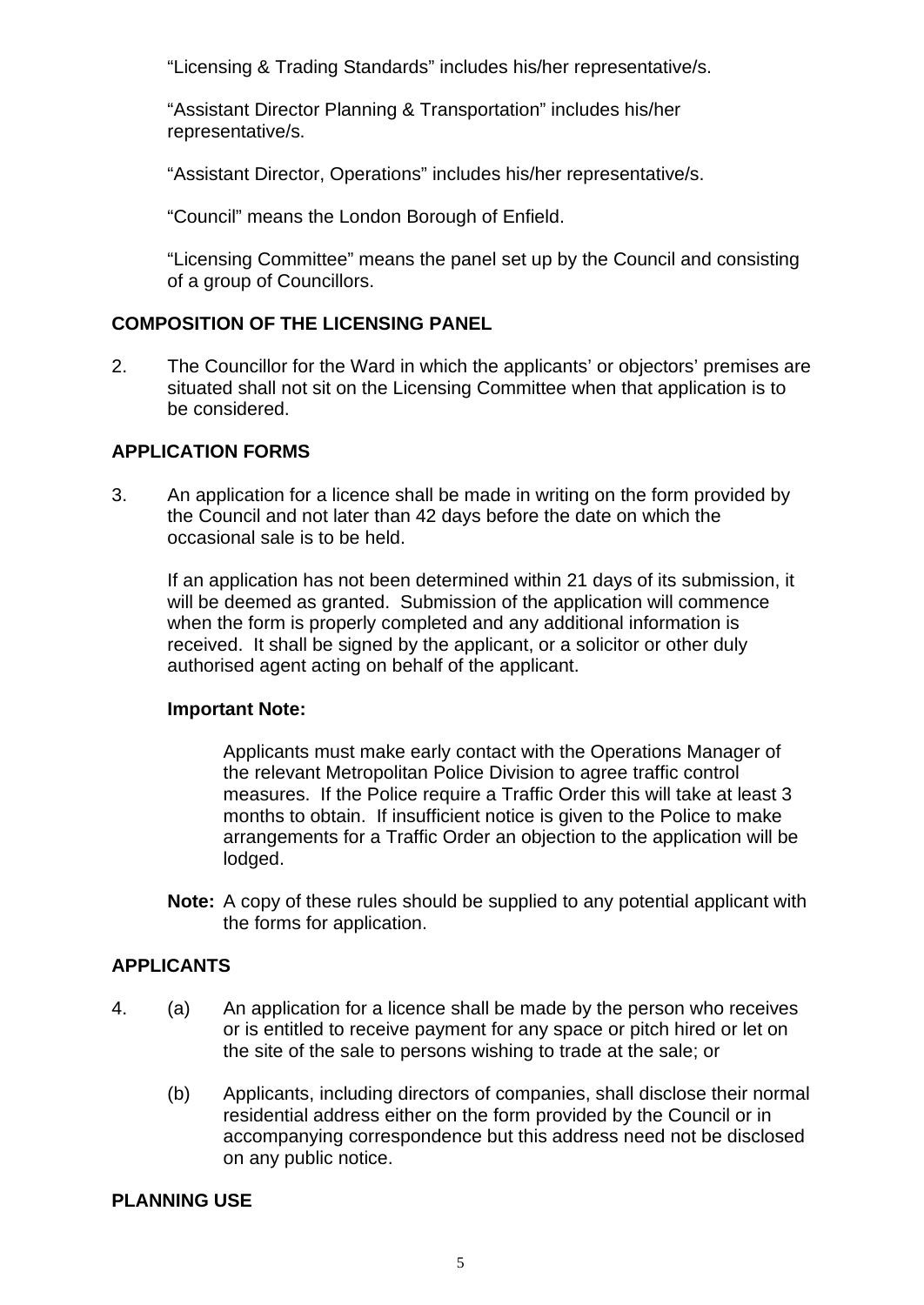- 5. The applicant shall state on the application form the lawful planning use of the premises and shall submit with the application documentary evidence that either planning permission has been obtained for the use and hours sought under the licence, or that planning permission is not required. Should the Council so require "a certificate of lawful use" in respect of the planning position shall be supplied. The application will not be considered unless the Council is satisfied that the proposed activity would constitute a lawful planning use.
	- (a) It is open to the applicant to ask the Licensing Panel to waive the rule where it is considered there are exceptional circumstances.

## **PLANS AND SPECIFICATIONS**

6. An applicant shall submit such plans and specifications of the site concerned as may be required by the Council and thus form part of the application. To assist the Council to fully consider the application a detailed scale plan should accompany the application showing:-

- Layout of Stalls/Pitches.
- Layout of Parking areas.
- Arrangements for controlling Road Congestion.
- Arrangements for controlling litter (bin and skip positions).
- **Note:** When the licence application forms are submitted to the Council, the Assistant Director, Planning & Transportation and Assistant Director, Operations will arrange for a survey to determine the suitability of the site concerned with a view to ensuring public safety. **One copy of plans and specifications must be submitted by the applicant for formal approval and record purposes.**

# **NOTIFICATION OF THE POLICE AND FIRE AUTHORITY**

7. Licensing & Trading Standards will send a copy of your application, on your behalf, to the Commissioner of Police and to the London Fire and Civil Defence Authority, for consultation purposes.

However, **IMPORTANT NOTE** detailed in paragraph 3 above must be taken into account.

#### **INFORMATION ON HOW TO OBJECT TO A LICENCE**

- 8. A person who wishes to object to an application shall object within 14 days of the submitted application in writing and write to the Licensing & Trading Standards giving in detail the reasons for objection. The Council is unable to consider anonymous objections.
- 9. On receipt of an objection the Licensing & Trading Standards shall forward to the applicant a copy of every valid written objection.
- 10. If an objection is made by an Association it shall be confirmed at any Licensing Hearing that the objection has been formally authorised by that Association. This confirmation should be by the Chair, Secretary or other duly authorised officer of the Association.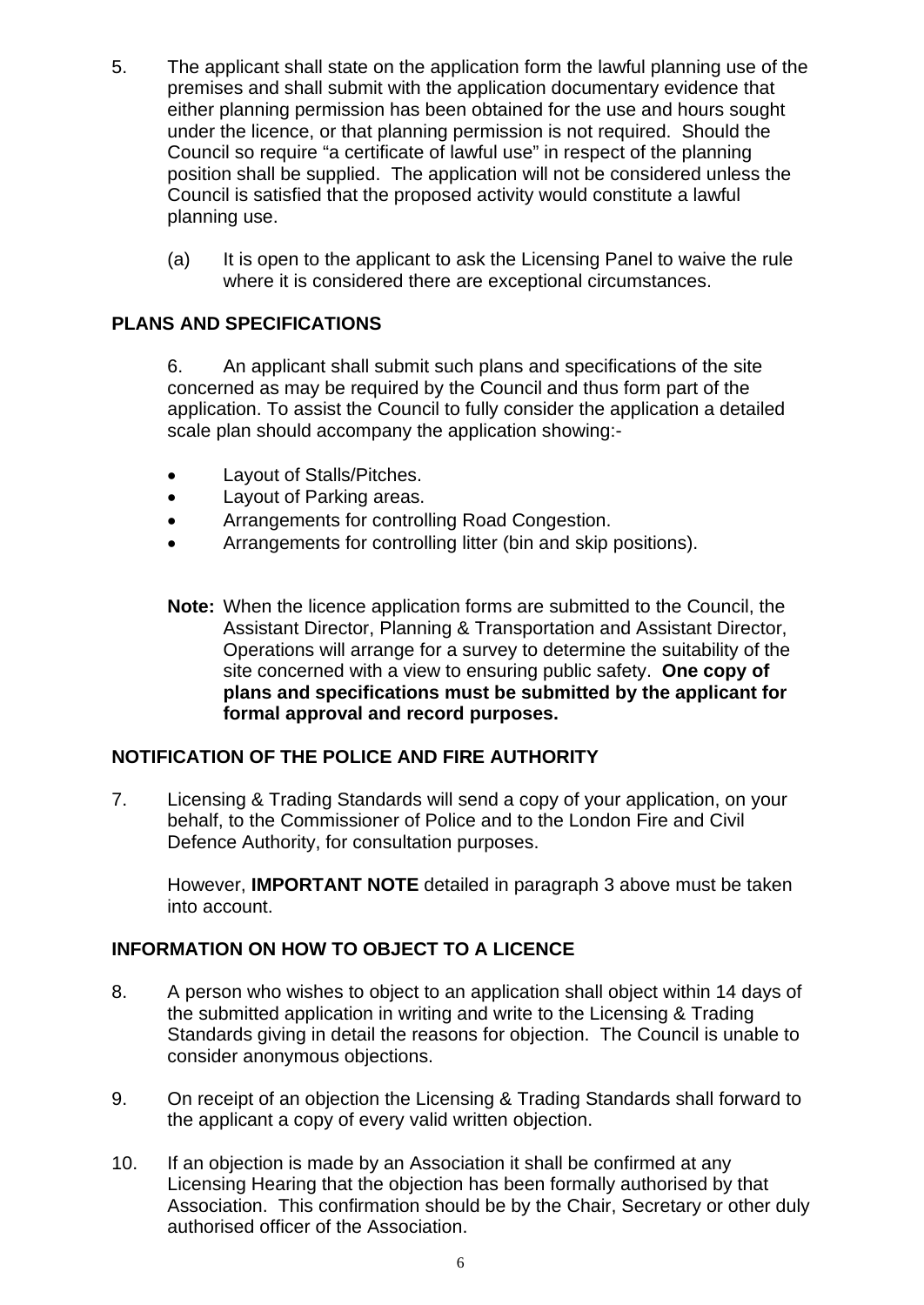- 11. Petitions shall bear the prayer of that petition on each page and a warning to potential signatories that a copy of the petition will be supplied by the Council to the applicant. Each person signing should also print his/her name and address preferably written in black ink. Each page of the petition should be dated.
- 12. No late objection can be accepted by the Council.
- 13. The Council will not accept an objection or any individual ground of an objection when it considers that either the objection as a whole or the individual ground is irrelevant to the decision to be reached.
- 14. Council officers may seek to mediate between the parties to see if agreement can be reached without the need for a licensing hearing.
- 15. An opposed application shall be decided at a hearing where evidence (oral and written) is given orally and in public unless the Licensing Committee decides otherwise.
- 16. (a) At any oral hearing in public of an application an objector shall not be allowed to raise any matter not referred to in the written objection lodged by the objector concerned unless there are exceptional reasons for so doing and the objector is able to justify why the new material should be placed before the Licensing Committee.
	- (b) Any such application to introduce new matters will be open to representations by the applicant or his/her legal representative as to whether such matters should be considered by the Licensing Committee. When representations have been made by both parties, the Licensing Committee will decide whether the new material should be placed in evidence.
	- (c) If the objector's application is granted, an adjournment of the hearing may have to be permitted in order to allow the applicant time to consider the new material and respond. In consideration of the extra costs likely to be incurred by all parties occasioned by an adjournment, any application by the objector must demonstrate exceptional grounds before it is granted.
- 17. At any oral hearing in public or an application the applicant and the objector shall attend in person or, if the application or objection is made by a body corporate, business firm, society, association or other group, a duly authorised representative shall be present who is able to speak on behalf of the body corporate and who, in the case of the applicant, is empowered to supply any undertaking requested by the Licensing Committee or demonstrate that any conditions attached to the licence will be complied with.

**Note:** All objectors and applicants are reminded of their right to have a legal representative at the Hearing.

18. If any person who has written to the Licensing & Trading Standards objecting to the grant etc. of a licence fails to attend the oral hearing in public the Licensing Committee will hear and consider any evidence and arguments put forward by or on behalf of the applicant in relation to the written objection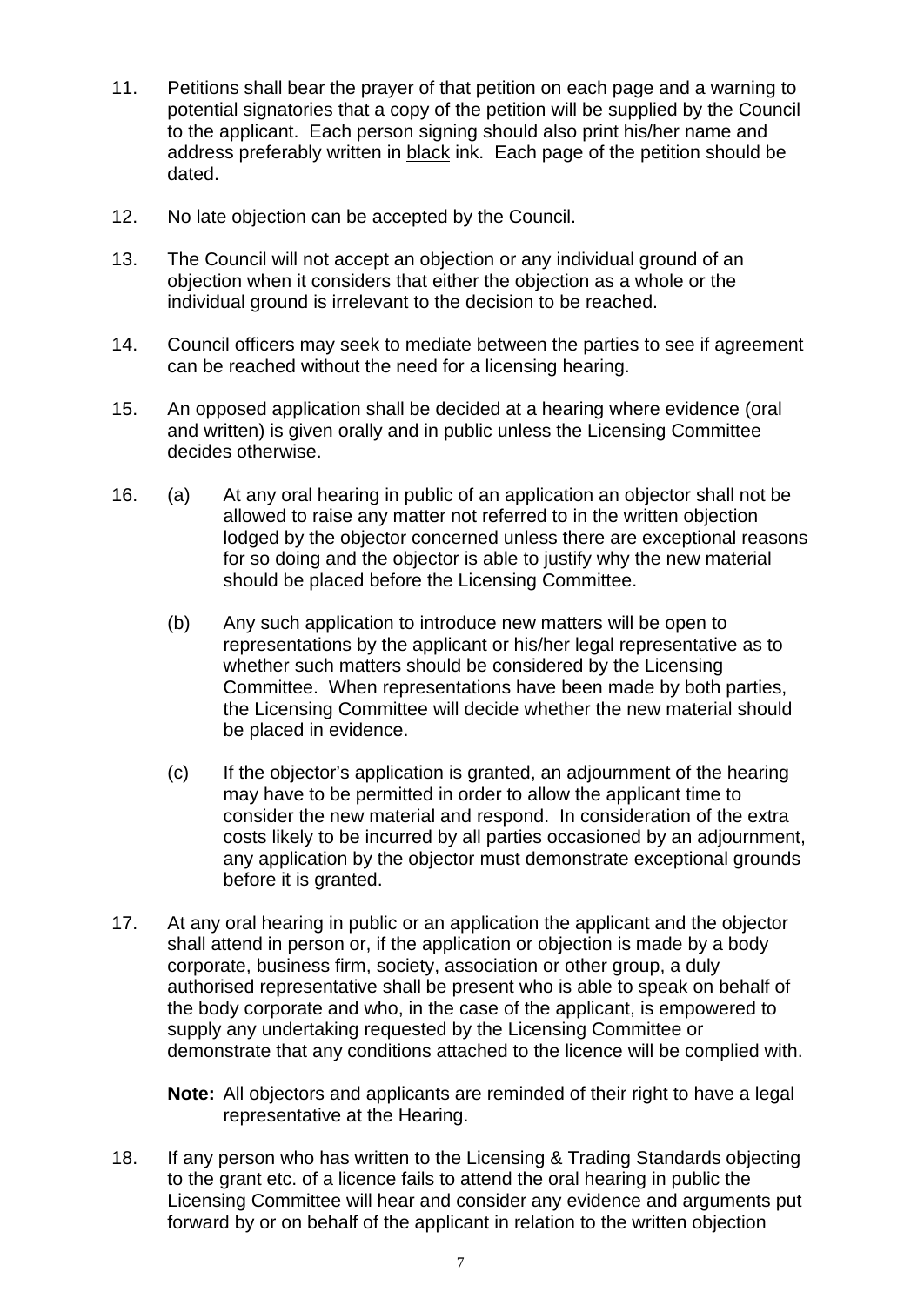received. The Licensing Committee will take into account, in considering the importance to be attached to the objection, that the objector was not available to be questioned about his/her statements.

# **PROCEDURE AT AND AFTER ORAL HEARINGS IN PUBLIC**

- 19. The procedure at the meeting will, in general, be similar to that in a Court of Law. Although the strict rules of evidence will not apply, they will be observed to a great extent because this is the best way of hearing the evidence from all parties. Members may seek clarification of any procedural, technical or legal matter from officers at any time during the proceedings.
- 20. A report will be put before the Licensing Committee, prepared by the appropriate officer of the Council. In addition an appropriate officer will provide a detailed plan of the premises and, where appropriate, an Ordnance sheet indicating the locations of both the objectors and other premises within a suitable radius which are licensed either as night cafes or for public entertainment. A copy of the report will be sent to the applicant in advance of the meeting.

## **WARD COUNCILLOR'S SUBMISSION**

- 21. The Councillor for the Ward in which the applicants or objectors premises are situated may either:
	- (a) Object to an application in accordance with numbers 8 to 17 of these rules or
	- (b) Appear as a witness on behalf of an applicant or objector or
	- (c) Give evidence by way of a Ward Councillor's submission as detailed in rule 22 below.
- 22. If a Councillor for the Ward, who has not made a formal objection, wishes to give evidence he/she may either address the Licensing Committee or may submit written representations in respect of the application regardless of whether or not he/she is an objector called by any party as follows:
	- (a) If a Ward Councillor wishes to give oral testimony this will normally be given after the Chair of the Licensing Committee has introduced the report and any evidence of objectors has been heard.
	- (b) Before a Ward Councillor addresses the Licensing Committee he/she must first make a declaration that he/she has not previously discussed the application with the Members of the Licensing Committee and will take no part in the determination of the application.
	- (c) Evidence given by way of oral testimony is subject to questioning by the parties to the application and by members of the Licensing Committee.
	- (d) If representation is given by way of written submission the Chair will indicate that the Licensing Committee will take into account the fact that the submission of the Ward Councillor cannot be tested by questioning.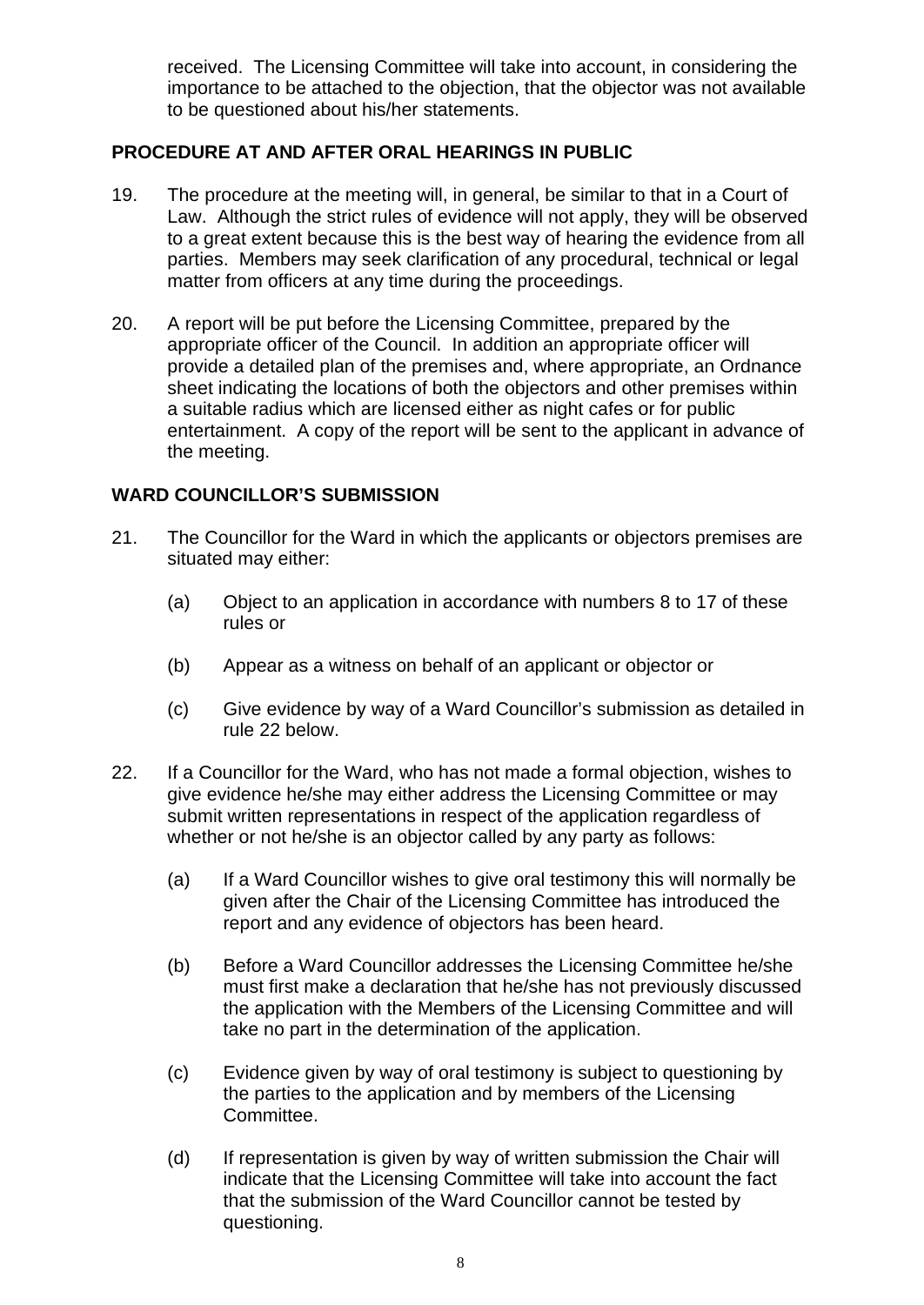- (e) Any evidence presented by a Ward Councillor by way of a Ward Councillor's submission shall only relate to those issues already known to the applicant by way of the Report to the Licensing Committee or otherwise.
- (f) (i) Evidence given by way of written submission under this rule shall be provided to the Licensing & Trading Standards at least 7 days in advance of the Hearing.
	- (ii) Notice of evidence to be given by way of oral testimony under this rule shall be provided to the Licensing & Trading Standards at least 7 days in advance of the hearing. If he/she wishes to raise issues which are not already known to the applicants, such notice shall be in writing and shall set out in general terms the issues to be raised.
	- (iii) Licensing & Trading Standards shall on receipt of evidence under (i) or a notice under (ii) above send a copy to the applicant as soon as possible and at least 5 days in advance of the hearing.
- (g) If there is an objection to the Ward Councillor's submission, the Ward Councillor and both parties may give their reasons for or against the submission to the Licensing Committee. The Legal Advisor to the Licensing Committee may also give advice before the Licensing Committee decides whether to allow the submission in as evidence. If the Licensing Committee decides to hear the submission it may be appropriate to adjourn the proceedings after it has been made so as to allow the party objecting to it time to consider the submission in detail.
- **Note:** It should be noted that a Ward Councillor's involvement in a hearing under this rule is limited solely to making representations i.e. there is no right of questioning of other parties or making a closing address.

#### **ORDER OF PROCEEDINGS**

- 23. At the start of the hearing the Chair will introduce himself/herself and other members of the Licensing Committee.
- 24. The Chair will then check that there are no additions or alterations to the list of those appearing at the hearing which will have been prepared in advance by the appropriate officer and he/she will then briefly introduce the report and outline the procedure that will be followed for the remainder of the hearing. The procedure is as follows:
	- (a) The Chair of the Licensing Committee may call at any time any necessary officer(s) to give factual information (e.g. as to the technical arrangements of the premises). These officers can be questioned by any of the parties present or questioned by members of the Licensing Committee on matters relating to that evidence.
	- (b) Any Council officer(s) who are making a formal objection will then be required to present their respective cases and call any evidence in support.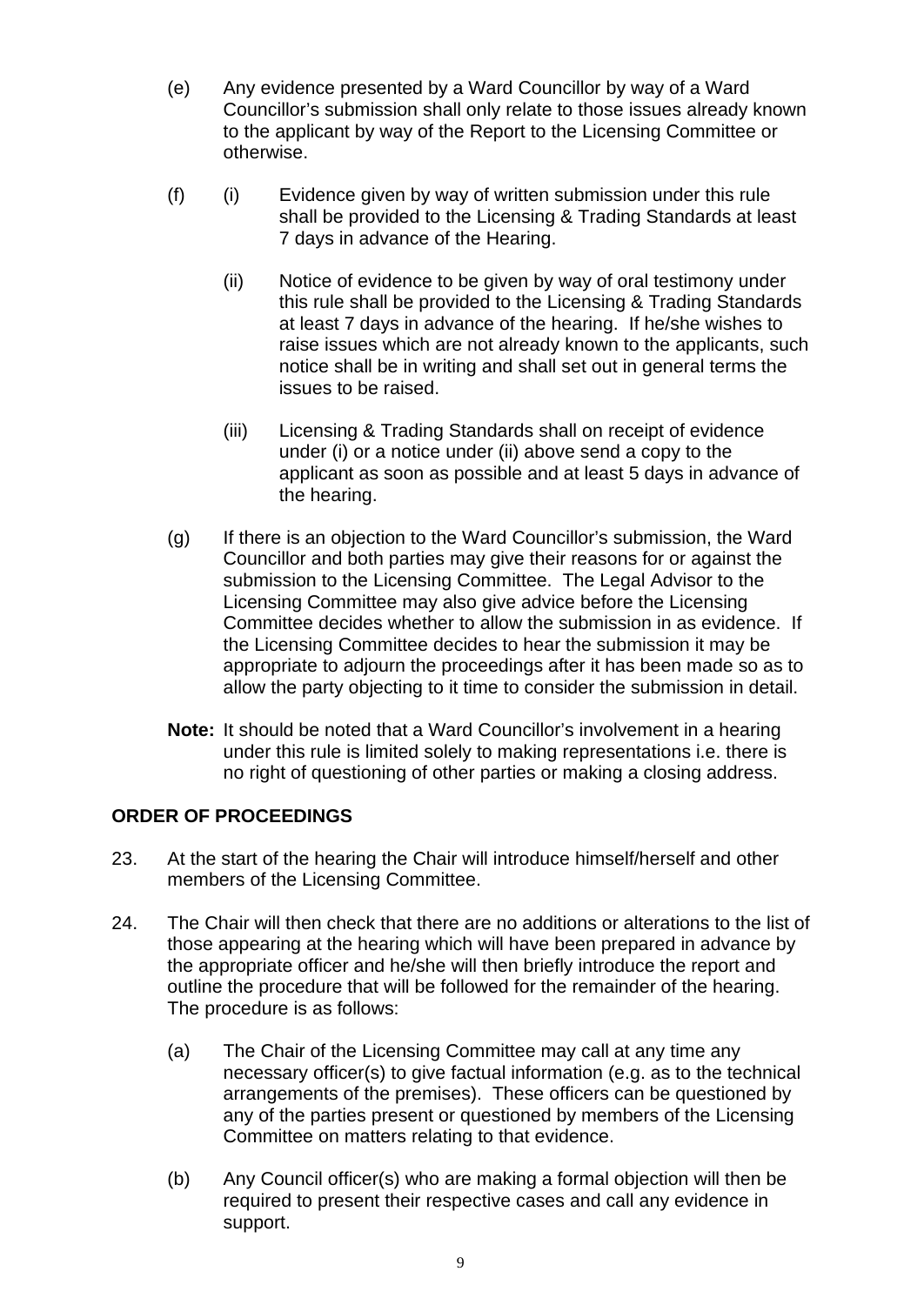- (c) All other objectors will then be required to present their cases and call any evidence in support.
- (d) The objectors present their case by addressing the Licensing Committee and/or calling evidence. The objector may address the Licensing Committee either before or after calling his/her evidence.
- **Note:** In appropriate cases the Licensing Committee may during or at the end of the objector's case wish to establish whether the objectors are opposed to the application in its entirety or, for example are objecting to the lateness of the hours sought and not to the grant of the licence itself.
- (e) The applicant (or his/her representative) is then entitled to address the Licensing Committee and call evidence in support of his/her application.
- (f) When the applicant has called his/her evidence the objectors may each make a closing statement. An objector is not entitled to call new evidence at this stage and his/her closing statement must be limited to commenting on matters raised by the applicant either in the applicant's opening statement or the evidence called in support of the application.
- (g) When the objectors have made their closing statements the applicant (or his/her representative) may make a closing statement to the Licensing Committee.
- 25. Each person giving evidence may be questioned by the opposing party or parties and by Members of the Licensing Committee. A person may decline to be questioned but less importance would then be attached to his/her evidence.

**Note:** Objectors to an application may not question each other but an objector may question his/her witness(es).

- 26. When a person gives evidence:
	- (a) He/she is first asked to state his/her full name and address
	- (b) He/she either makes a statement or, if appropriate, is questioned by the person calling him/her.
	- (c) He/she may be questioned by the other party or parties or their representative.
	- (d) Throughout the presentation of the respective cases for the Objector and the Applicant questions may be put by Members of the Licensing Committee. Such questions will normally be put immediately following the questions by the opposing party or parties.

(Following the questions by Members of the Licensing Committee they may have to **consider** whether another opportunity for further questioning should be afforded to the other party or parties on "new" evidence introduced as a result of the replies to Members' questions).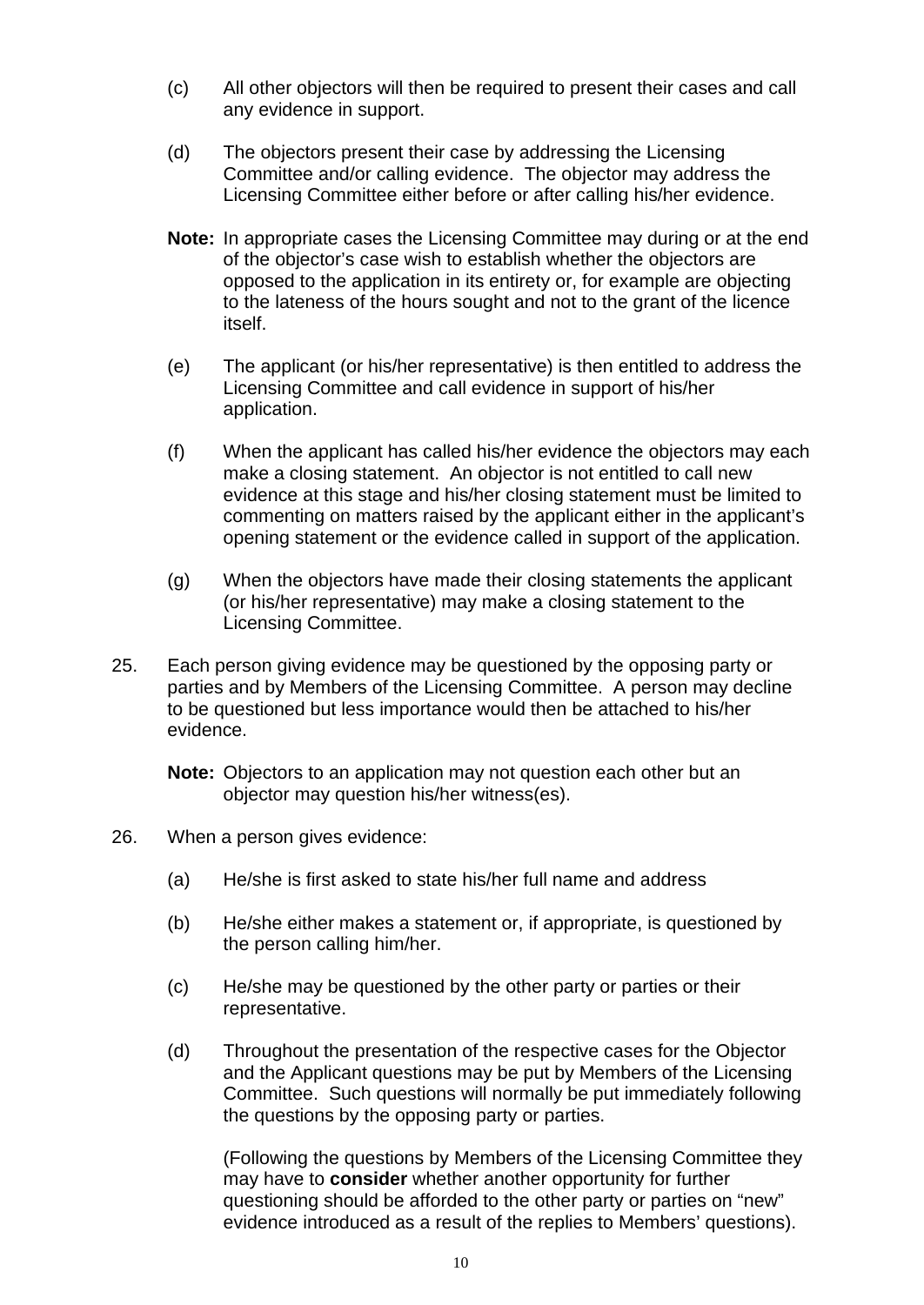(e) He/she may be questioned further (if appropriate) by the person who called him/her. These questions must be limited to matters which have already arisen in previous examination or Members' question. This is solely an opportunity to ask questions and not a time to make statements. No new matters may be raised at this stage.

# **DOCUMENTARY EVIDENCE**

- 27. Documentary evidence on which it is intended to rely shall be submitted to the Head of Licensing & Trading Standards not less than 7 days before the date of the Hearing so that it may be included with the report to be submitted to the Licensing Committee. If documents are not easy to photocopy on an A4 machine, (e.g. photographs) then normally eight copies must be supplied.
- 28. Where one of the parties wishes to submit a document at the hearing the following procedure should be followed:
	- (a) The party concerned should explain why the document concerned was not submitted in advance.
	- (b) If the Chair accepts the explanation he/she shall then establish whether the opposing party or parties (or their representatives) have already seen the document and whether they have any objection to its submissions.
	- (c) If the other parties have not previously seen the document the Chair will request that it first be passed to them (or to their representative) so that they can decide whether they object to it being submitted to the Licensing Committee and if so the grounds of their objection.
	- **Note:** For this purpose it may be necessary to allow time for the study of the document.
	- (d) If there is an objection to the submission of the document both parties may give their reasons for or against the proposed submission to the Licensing Panel. The Legal Adviser to the Licensing Committee may also give advice before the Licensing Panel decide whether to allow the document to be submitted.
	- **Note:** (i) In some cases it may be necessary for them to see the document before making a decision.
		- (ii) Clearly rules 27 and 28 have to be interpreted flexibly in relation to models, colourboards etc. A party wishing to produce such models etc. should give notice in advance to the Licensing & Trading Standards.
- 29. If there has been no objection to the submission of a document or if the Licensing Committee has ruled that it may be submitted, the document will normally be read aloud by the party submitting it or by his/her representative. If the submission is a letter or written statement by someone who is not present and its submission has been opposed by one of the parties, the Chair (if the Licensing Committee have ruled that it should be admitted) will indicate that the weight of evidence (importance) that the Licensing Committee will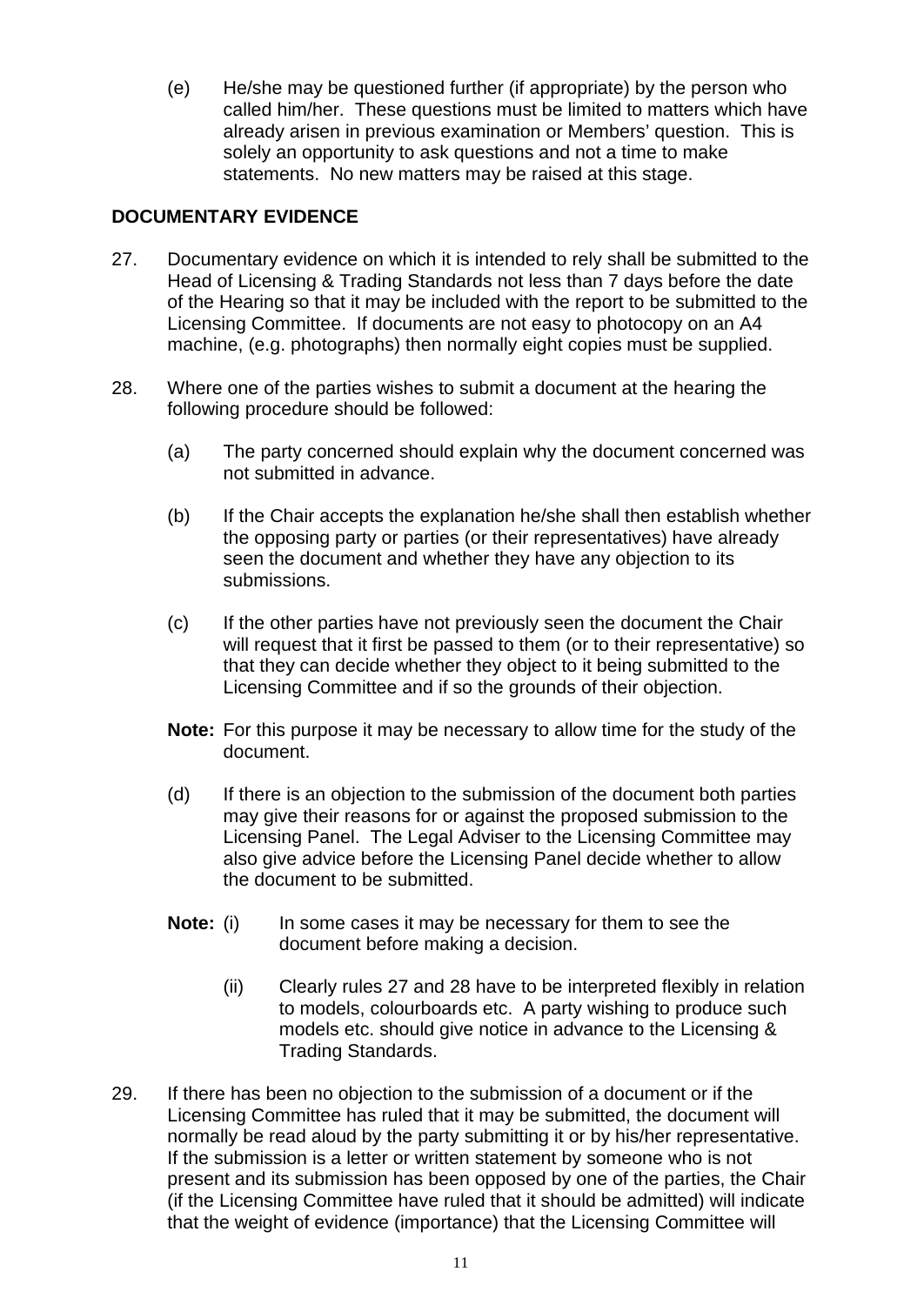attach to the document will take into account the fact that the signatory of the letter or the maker of the statement is not present to be questioned. In some cases it may be appropriate to adjourn the proceedings so as to allow the party objecting to the submission time to consider the submission in detail.

**Note:** At least 6 copies should be provided of any document which is to be submitted at the meeting.

# **DECISION**

30. At the end of a hearing the Chair will announce that the hearing is adjourned to enable the Licensing Committee to deliberate in private and will return as soon as possible to announce their decision (which can be reached by majority decision). The Licensing Panel will normally be accompanied by the relevant officers of the Council but the decision shall be arrived at by Members of the Licensing Committee only. Sometimes the Licensing Committee will go to a private room or they may ask the parties concerned and their witnesses and the public to leave.

**Note:** Any officer retiring with the Licensing Committee must be completely impartial.

31. The Licensing Committee may decide to grant the application in whole or in part, to refuse the application, or to make a revocation and if granting or varying a licence, may attach any conditions they consider appropriate.

# **NOTIFICATION OF A DECISION**

32. The Chair will normally announce the Licensing Committee's decision in public at the end of the hearing and the reasons for this decision. This decision will then be communicated in writing to the parties as soon as possible after the hearing.

# **WAIVER OF RULES**

- 33. In any particular case, any of these rules may be waived, altered or modified by the Community Services Sub Committee or Licensing Committee or in the case of Rules 3, 6 and 12 by the Licensing & Trading Standards.
	- **Note:** A person refused an application for a licence or a licensee aggrieved by any term, condition or restriction attached to the licence can appeal to a Magistrate's Court. The Council is the party who defends any such appeal but the Court rehears all the evidence for and against the grant of the application or the imposition of the term, condition or restriction as the case may be. A person aggrieved by the order of a Magistrates Court on such an appeal has a right of appeal to the Crown Court.

An objector aggrieved by the decision of the Licensing Committee does not have these rights of appeal but is entitled to object again when the licence comes up for renewal or may be called by the Council as a witness on the hearing of any appeal by the applicant.